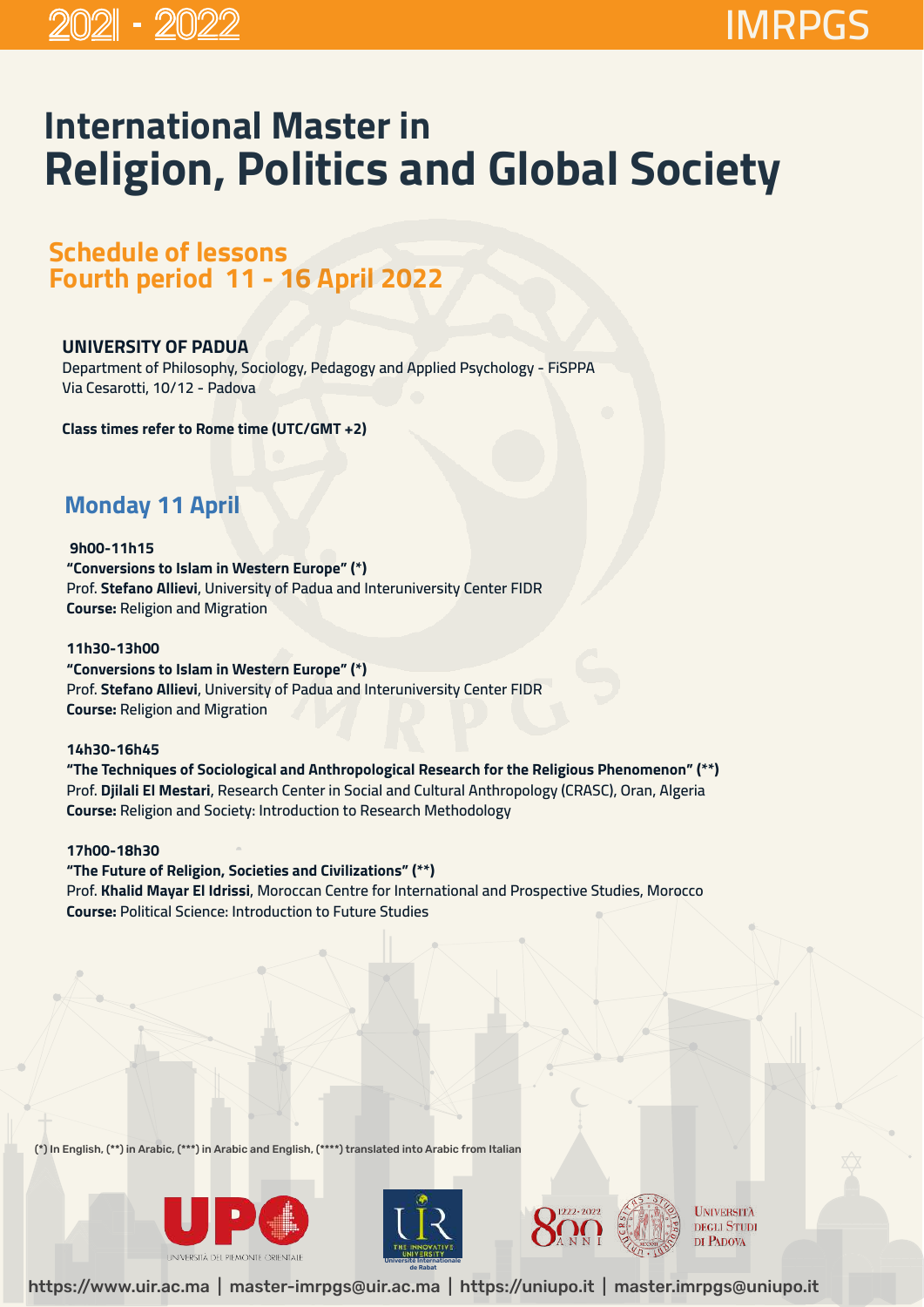### **Tuesday 12 April**

**9h00-11h15 "Super-diverse Cities: Jewish, Christian and Muslim Urban Religious Spaces" (\*) Prof. Maria Chiara Giorda, University of Rome 3 and Interuniversity Center FIDR Course: Comparative Profiles between Systems: Judaism, Christianity and Islam**

#### **11h30-13h00**

**"Religious Freedom in the Case of Law of the Court of Strasbourg" (\*) Prof. Anne Fornerod, University of Strasbourg, France Course: Religions, Public Policies and Individual and Collective Rights**

#### **14h30-16h45**

**"Mechanisms of Socio-religious Education: A Psychosocial Approach - First Part" (\*\*) Prof. Mustapha Chagdali, International Institute for Tourism, Tangiers, Morocco Course: Religion, Identity and Violence: Psychological Perspectives**

#### **17h00-18h30**

**"Mechanisms of Socio-religious Education: A psychosocial Approach - Second Part" (\*\*) Prof. Mustapha Chagdali, International Institute for Tourism, Tangiers, Morocco Course: Religion, Identity and Violence: Psychological Perspectives**

### **Wednesday 13 April**

**09h00-11h15 "Definition and Models of Integrations in EU" (\*) Prof. Paolo Naso, La Sapienza University of Rome and Interuniversity Center FIDR Course: Religious Studies**

#### **11h30-13h30**

**"Religions and COVID-19: A sociological Understanding of Digitalized Religions in the Age of Pandemic" (\*) Prof. Vincenzo Romania, University of Padua Course: Religion, Market and New Media**

#### **14h30-16h45**

**"Religion and Politics in Post-Secular Age - First Part" (\*) Prof. Enzo Pace, University of Padua and Interuniversity Center FIDR Course: Religion and Politics in Europe and in the Mediterranean Region**

#### **17h00-18h30**

**"Religion and Politics in Post-Secular Age - Second Part " (\*) Prof. Enzo Pace, University of Padua and Interuniversity Center FIDR Course: Religion and Politics in Europe and in the Mediterranean Region**

(\*) In English, (\*\*) in Arabic, (\*\*\*) in Arabic and English, (\*\*\*\*) translated into Arabic from Italian







**UNIVERSITÀ DEGLI STUDI** DI PADOVA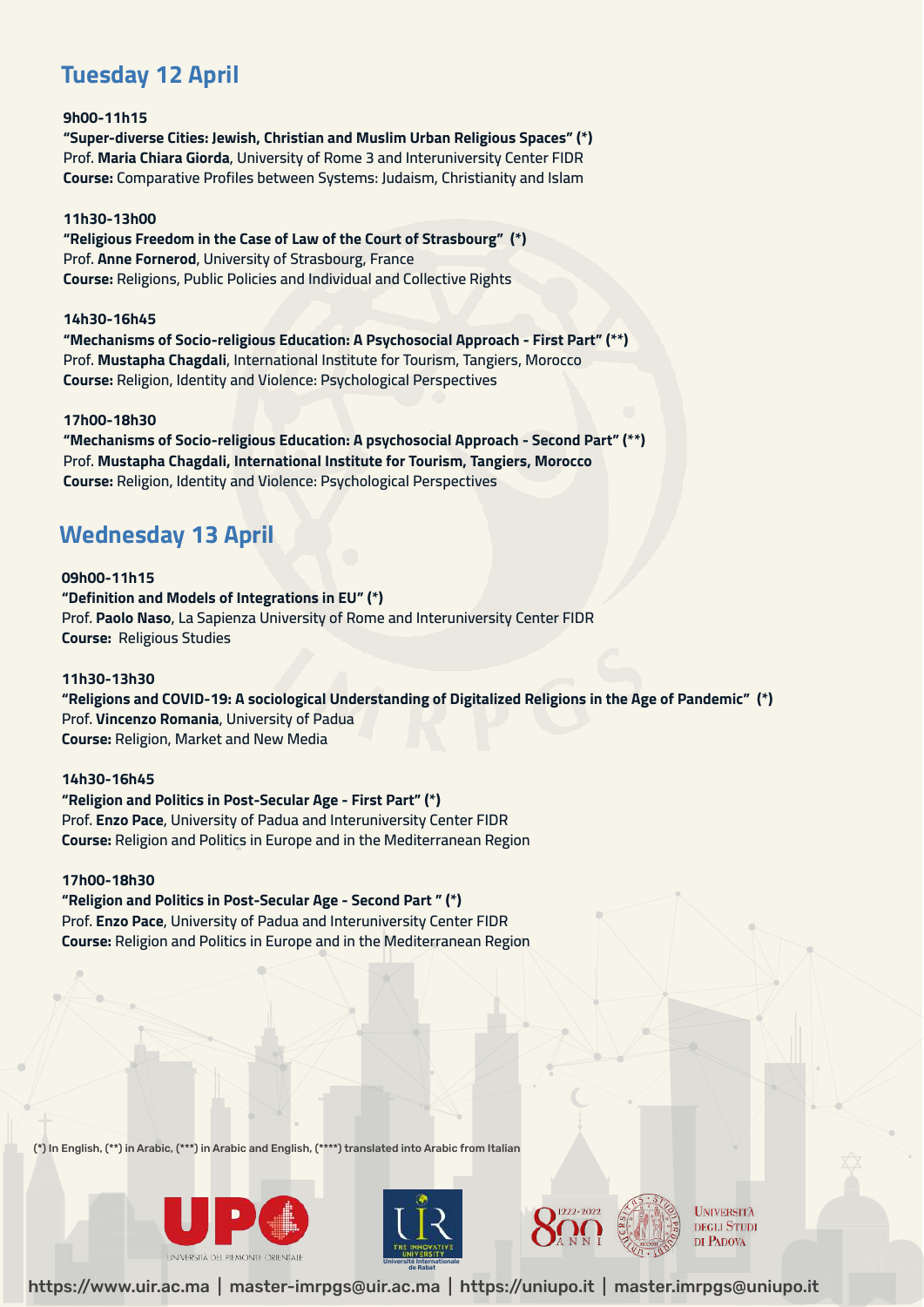### **Thursday 14 April**

#### **09h00-11h15 "The Islamic Sunni Centrism and Collapse of the Concept of Ahl Sunnah wa al- Jama'ah - First Part" (\*\*) Prof. Hassan El Amri, University of Eastern Piedmont Course: Introduction to Islamic Studies**

#### **11h30-13h00**

**Evaluating Biased Thought Patterns in Contemporary Islamic Thought (\*\*) Prof. Said Chebbar, Moulay Soulaimane University, Beni Mellal, Morocco Course: Elements of Contemporary Islamic Thought**

#### **14h30-16h45**

**"Relationships with the Norm" (\*\*) Prof. Farid El Asri, Center for Global Studies, International University of Rabat Course: Anthropology of Contemporary Religious Dynamics and Globalization**

#### **17h00-18h30**

**"Introduction to the Concepts of Extremism, Radicalism and Terrorism - Second Part" (\*\*) Prof. Abderrahim El Atri, University of Mohammed V Rabat, Morocco Course: Religion, Identity and Radicalisation: Sociological Perspectives**

### **Friday 15 April**

#### **9h00-11h15**

**"The Document on Human Fraternity for World Peace and Living together and the Alliance of Virtues" (\*) Prof. Alessandro Ferrari, University of Insubria and Interuniversity Center FIDR Course: Law and Religions: Europe, Mediterranean and Middle East**

#### **11h30-13h00**

**"New Challenges for the Arab and Islamic World in Front of the Crisis of Liberal Order - Second Part" (\*\*) Prof. Paolo Branca, Catholic University of the Sacred Heart, Milan and Interuniversity Center FIDR Course: Culture, Society and Globalization in the Arab World**

#### **14h30-16h45**

**"Islam and Politics in Contemporary Times: Ali Mérad's Approach" (\*\*) Prof. Mohamed Kerrou, University of Tunis El-Manar, Tunisia Course: Religion and Politics in the Arab world** 

#### **17h00-18h30**

**"Islam in the Mouride Diaspora: From the Musallas to the Islam of France" (\*) Dr. Dafne Accoroni, Jean Moulin Lyon 3 University, France Course: Religion and Migration**

(\*) In English, (\*\*) in Arabic, (\*\*\*) in Arabic and English, (\*\*\*\*) translated into Arabic from Italian







**UNIVERSITÀ DEGLI STUDI** DI PADOVA